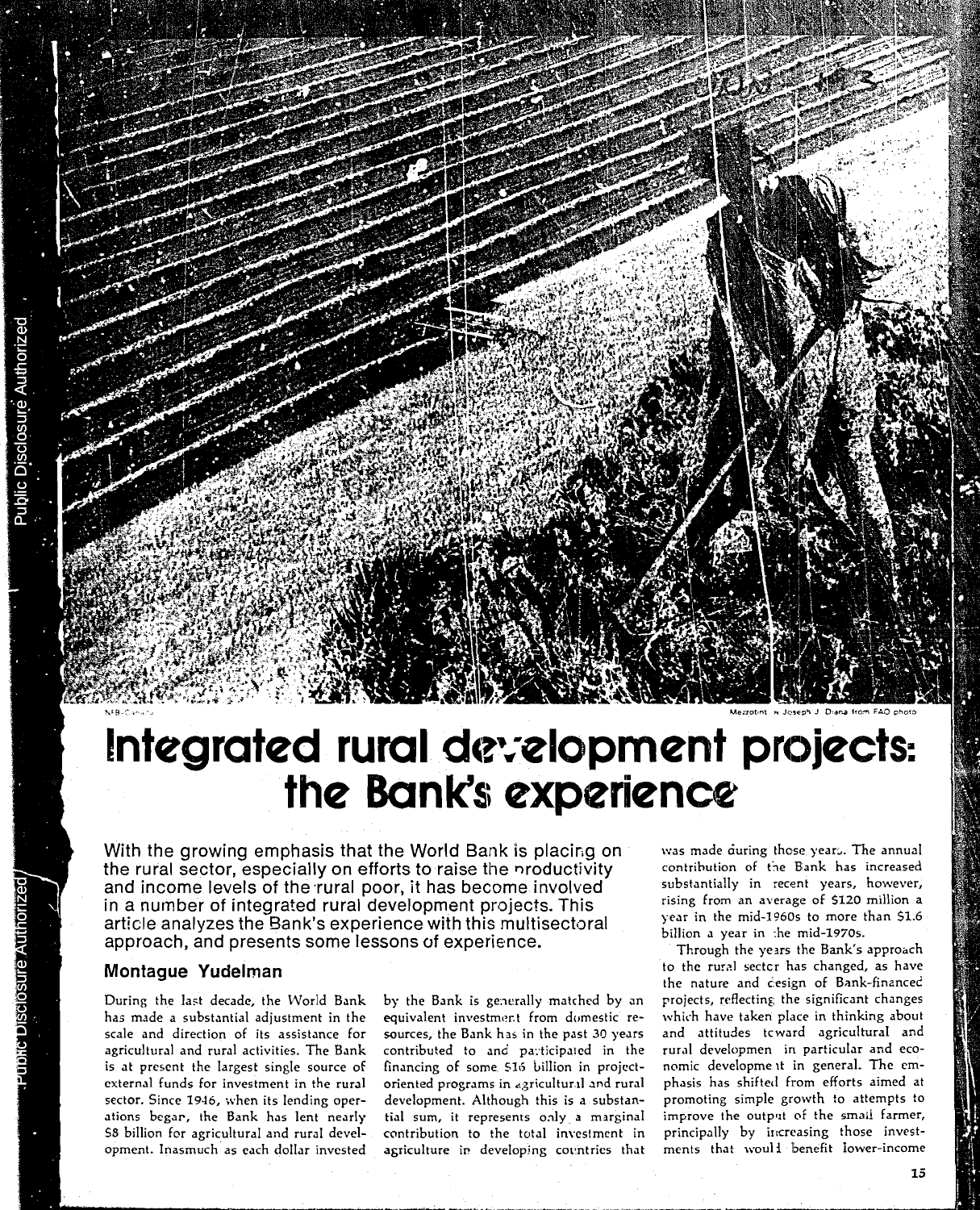eroups in the rural areas. (Many loans are still made for larger, more capitalintensive, agricultural undertakings when they can be justified on the basis of other criteria of development.)

The Bank's present approach to rural development has a sound economic basis. in recognition of the fact that the mechanism implied by the traditional labor surplus, "two sector" model is incapable of solving the problems of the rural sector in the short to medium term. (This mechanism assumes that the subsistence sector. can be modernized 'by the migration of labor out of agriculture into the modern sector rather than by frying to raise the productivity of subsistence producers.) The problems of poverty in rural areas cannot, of course, be solved in the rural areas alone; a dynamic, expanding, nonagricultural sector is essential for providing employment opportunities for an increasing population. So long as the small farmers and low-income groups in the rural areas are unproductive, however, they can contribute little toward the solution of problems such as malnutrition or inadequate food production in either rural areas or the towns. This is why increasing the on-farm preductivity of smallholders remains a central-though not the exclusive-element in the Bank's lending program in the rural sector.

## Integrated rural development

Most of those who live in rural areas are still, to varying degrees, dependent on agriculture for their livelihood. Consequently, any approach to development in the rural areas has to be concerned largely with agriculture. Rural development, on the other hand, means more than just agricultural development; exactiv what it does mean, though, has been the subject of much international debate and little agreement.

The World Bank has devoted a great deal of thought to the concept and meaning of rural development. The policy paper on rural development prepared in 1974 s ressed that the major problem of the rural areas is poverty, and rural development should focus on rural poverty (Rural Development, World Bank, 1974). The paper also included another concept which has gained broad acceptance, namely that the rural poor represent a reservoir of untapped talent which has been left out of the mainstream of development. In order for this group to contribute to the development process, they have to become more productive than they have been in the past; increased

productivity and higher incomes for this target group are implicit in the rural development program. By the same token, rural development also implies giving this group the opportunity to enjoy the benefits. of multisectoral development: improved education, health, and nutrition, among other things.

The Bank's approach to rural development extends beyond agriculture, and it has the purpose of bringing the benefits of development to the rural areas, with emphasis, once more, on aiding the lowincome groups or those who have been passed by in the growth process. While the Bank supports multisectoral projects, some uncertainty remains about justifying such an approach solely on the grounds that a mix of components will lead to better results because of the effects of integration on the use of resources. In the Bank's view, a welldesigned rural development project should reach large numbers of low-income producers; should be financially viable and able to raise the incomes of this group; and should be replicable, especially with regard to the costs involved. It should be comprehensive in scope where it is clear that the nonagricultural components are consistent with national, regional, and sectoral guidelines.

#### The general environment

The Bank is a relative newcomer to the field of rural development. Its experience so far indicates that projects seldom bring the desired results if the local environment is not conducive to success. The environment is conditioned by a host of



Director of the Agriculture and Rural Development Department of the World Bank, was born in

now a U.S. citizen. Mr. Yudelman studied range management at the University of Witwatersrand in South Africa, and received a doctorate in agricultural economics from the University of California at Berkeley. He has taught at Harvard University and at the University of Michigan (U.S.A.), and has written extensively on the economics of agricultural development. He has been with the Bank for the past four years.

social, economic, physical, and cultural factors. Two of these factors should be emphasized.

The first and most significant factor is political, and hence national, conimitment to a policy of making the rural sector more productive and, especially, of involving small farmers in development. One indication of the degree of such cominitment is the amount of budgetary allocations for rural development-though it is difficult to isolate these allocations when looking at budget documents. Perhaps half the governments of member countries are increasing their investments in rural development.

Another aspect of the political commitment that affects the environment of a project is the attitude of the local bureaucracy. This is vital in most rural development projects, since they usually involve local action through community participation. Consequently, a great deal of agricultural and operational responsibility tends to devolve upon local bureaucrats There is ample experience to indicate how significant the attitudes of local officials are in influencing the course of rural development projects. One indicator of the commitment of governments to rural development is, of course, the extent to which they assign capable officials to work on rural development and give them adequate support in the form of attractive terms of service. This is something that only a few governments do, notably those of Mexico, Korea, and India. Thailand, to give another example, gives special allowances to field-level personnel of its Institute for Rubber Replanting.

Our experience indicates clearly that economic incentives, determined by the terms of trade for agricu'caral exports and related price and fiscal policies, constitute another factor in the outcome of all agricultural projects, including rural development projects. The best organized projects have encountered difficulties when the structure of costs and prices has not provided adequate incentive to producers, both large and small, to increase their output. This is true in both. centrally planned and free market economies.

#### The project approach

Much of the effort in rural development projects of the Bank has been directed toward increasing the output and incomes of low-income producers, often by means of the introduction and expansion of technological change at the farm level. The assumption underlying this effort is that three basic conditions must be met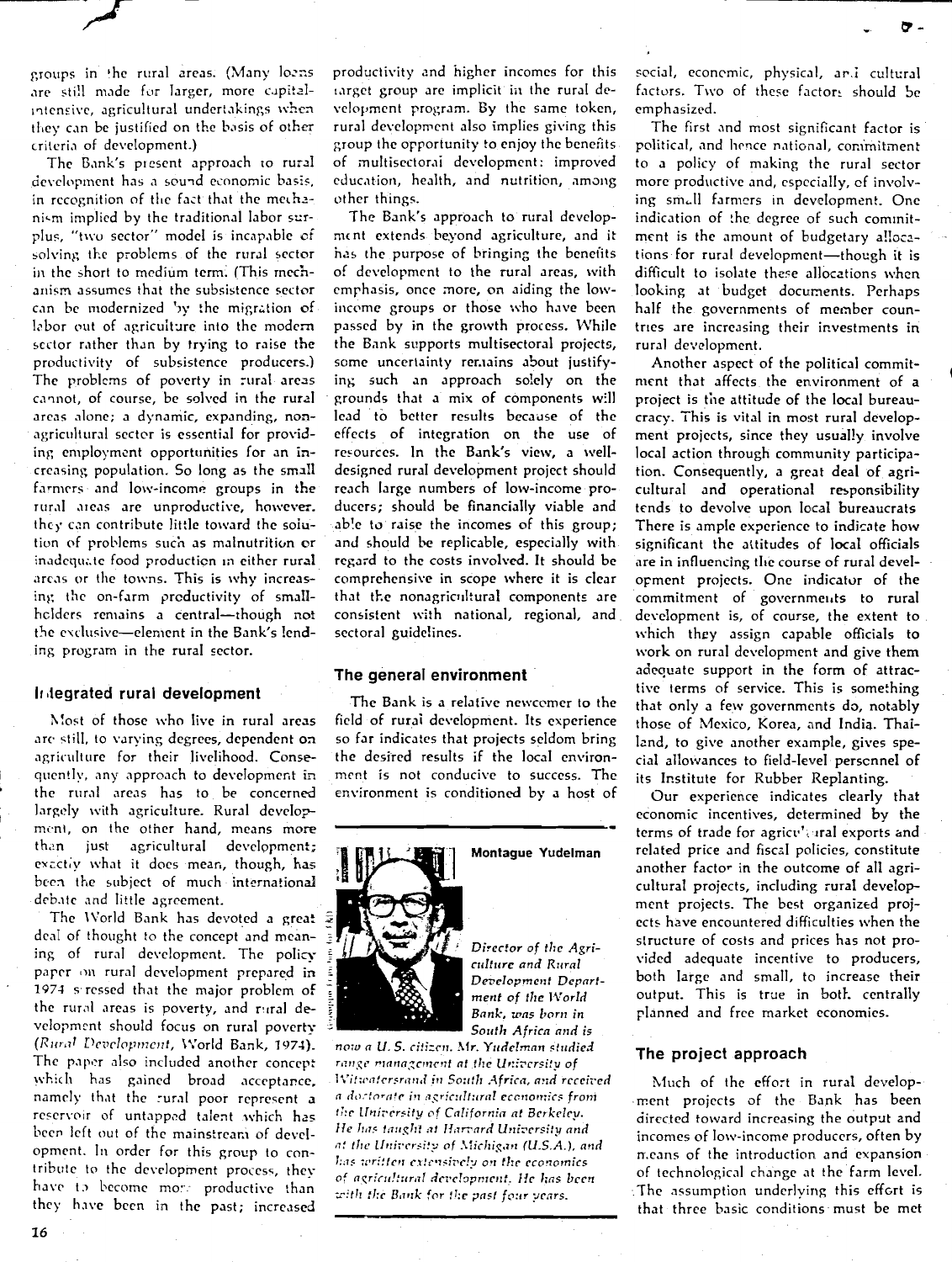if changes are to be brought about: producers must know how to increase their output; they must have access to the means of increasing their output; and they must have the incentive to make the effort and accept the risk associated with increasing their output. Agriculture is atomistic in the sense that there are many producers, each with little influence over the prices he receives (though improved marketing techniques can often raise prices at the farm gate). Consequently, most projects tend to be focused on costeffective ways and means of delivering to farmers the goods and services that they need. These include all inputs and those that investment in infrast teture, such as irrigation and transport, will provid?.

sibly as many as 15 to 20 million hectares of irrigated lands are producing at only half their potential of perhaps 2 tons ner hectare.

Programs and projects intended to help low-income producers must be designed and implemented with that end in view. A first requirement for any such program is that there be a clear inderstanding and identification of the rget group. It is relatively easy to esta. lish an objective measure of a poverty datum line: those measures that have been used range from refined estimates based on the critical level of consumption and minimum nutritional requirements of a family to clude estimates, such as half the national average family income. Once a poverty datum

the poorer producers with small holdings are seldom the primary beneficiaries of programs designed to aid farmers in becoming more productive"

Most programs and projects designed to help farmers depend to a large extent on support services provided by institutions away from the farm-institutions that provide information, credit, technical inputs, and marketing and transport services, for example. In most countries these institutions are organized in such a way that they serve primarily large-scale producers. Frequently this is a matter of policy: also the larger farmers and the suppliers of agricultural inputs often have common interests. Sometimes an institutional bias toward larger producers exists, simply because management finds it easier, safer, less costly, and less troublesome to have a clientele of larger producers. The poorer producers with small holdings are seldom the primary beneficiaries of programs designed to aid farmers in becoming more productive. Thus, the heart of any program aimed at helping small farmers to be more productive must be the creation of institutions that will undertake those tasks which are of assistance to small producers.

The Bank expects to increase substantially the volume of funds committed to projects designed to strengthen critical rural support services, thereby breaking the constraints on production and, in many circumstances, permitting more effective use of physical infrastructure already in place. The attention given by the Bank to area development in already irrigated areas is part of this effort. Gains in production from such programs could be substantial. In India, for example, pos-

has been determined, it can be translated into some appropriate yardstick-for instance the size of a holding. Whatever criterion is used will provide the upper limit of income of the target group and permit a complete enumeration of the group in the project area.

### Structural change

In some situations structural change of the society may be a necessary precondition for rural development. The most important kind of structural change in the rural sector is the redistribution of land. It may be necessary to change the land-based power structure in a society before much can be done about political commitment to rural development and the scope for local participation in it. From a more limited perspective, there are also situations in which the redistribution of land can bring idle land into production by making it available to underemployed rural laborers. While the Bank's experience indicates that substantial rural development projects can be undertaken to the benefit of large numbers in the target group even in situations in which the distribution of land is skewed, the Bank encourages and supports the efforts of borrowers to improve tenurial arrangements.

Experience confirms the fact that tenurial arrangements in the project area have an important bearing on the success of projects. The reason is that all projects alter the distribution of gains from the

land; unless there are adequate safeguards built into the project, the weakest landholders are invariably at a disadvantage. A project which is in an area of smallhoiders who own and operate their own land, or who have secure rights to land, tends to benefit he producers. In areas of absentee owrership, however, where the land is operated by sharecroppers or by tenants who do not have security, the benefits from increased investments and higher output are not necessarily realized by the producer. Experience has shown that, when projects have provided profitable opportunities. tenants without secure leases have been evicted and replaced by day labor or machines. Some projects in Ethiopia provide examples of the phenomenon. Also, the introduction of new technologies under standard crop-sharing arrangements, which are based on profit-sharing or fixed proportional crop shares, has often-though not always-led to a disproportionate increase in returns to the landowners.

If there is support for the objectives of rural development, however, it is possible to design projects that will benefit smallholders (substantially, if not exclusively) without the necessity of substantial structural change. This is especially true in situations in which land is being newly developed and resettled. Examples of such projects include the following:

· Irrigation projects. In tecent years, increasing attention has been given to designing irrigation projects in such a way that large numbers of smallholders can benefit.

· Smallholder schemes. The Bank has participated in the design and implementation of projects for the production by smallholders of crops which were formerly grown almost exclusively under the plantation systems; these include rubber, tea, sugar, and oil palm. The focal point of many of these projects is the processing plant.

· Land settlement projects. The Bank has financed a fairly large number of settlement projects, principally in Malaysia and South America. Settlers from low-income groups have benefited from these projects, many of which provide all the infrastructure-such as housing, roads, and social facilitiesthat the settlers need.

As a general rule, though, these projects do not reach large numbers of rural people. Functional projects and area developments are the most widely used general projects, with the cost ranging from 51,000 to 533,000 per family, averaging